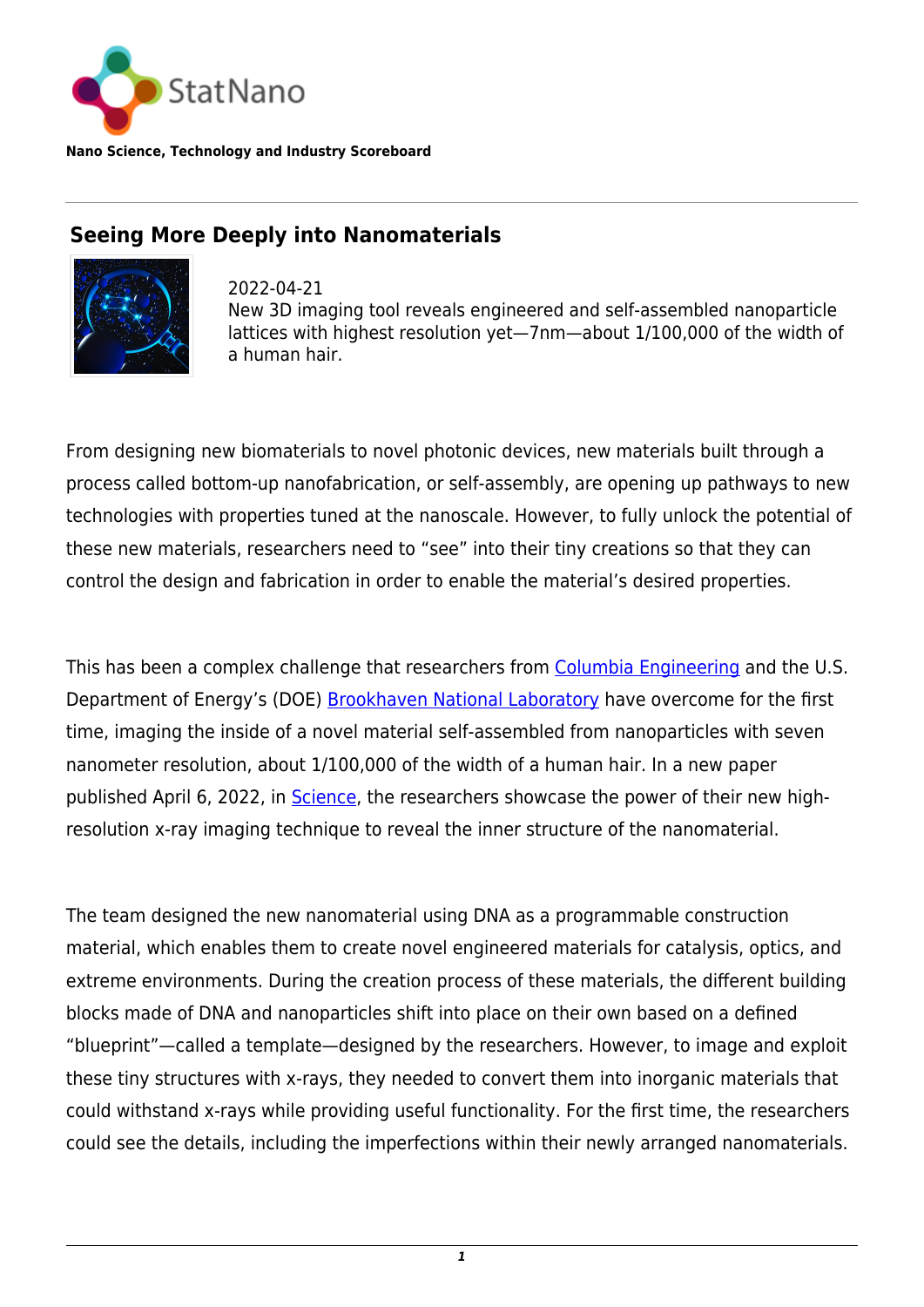"While our DNA-based assembly of nanomaterials offers a tremendous level of control to finetune the properties we desire, they don't form perfect structures that correspond fully to the blueprint. Thus, without detailed 3D imaging with single-particle resolution, it is impossible to understand how to design effective self-assembled systems, how to tune the assembly process, and to what degree a material's performance is affected by imperfections," said corresponding author  Oleg Gang, professor of chemical engineering and of applied physics and materials science at  Columbia Engineering, and a scientist at Brookhaven's  Center for Functional Nanomaterials  (CFN).

#### **Creating new nanostructures**

As a DOE Office of Science user facility, the CFN offers a wide range of tools for creating and investigating novel nanomaterials. It was at the labs of the CFN and at Columbia Engineering where Gang and his team first built and studied new nanostructures. Using both DNA-based assembly as a new fabrication tool at the nanoscale and precise templating with inorganic materials that can coat DNA and nanoparticles, the researchers were able to demonstrate a novel type of complex 3D architecture.

"When I joined the research team five years ago, we had studied the surface of our assemblies really well, but the surface is only skin deep. If you can't go further, you'll never see that there's a blood system or bones underneath. Since the assembly inside our materials drives their performance, we wanted to go deeper to figure out how it worked," said Aaron Noam Michelson, first author of the study who was a PhD student with Gang and is now a postdoc at the CFN.

And deeper the team went, collaborating with the researchers at the Hard X-ray Nanoprobe (HXN) beamline at the National Synchrotron Light Source II (NSLS-II), another DOE Office of Science user facility located at Brookhaven Lab. NSLS-II enables researchers to study materials with nanoscale resolution and exquisite sensitivity by providing ultrabright light ranging from infrared to hard x-rays. 

"At NSLS-II, we have many tools that can be used to learn more about a material depending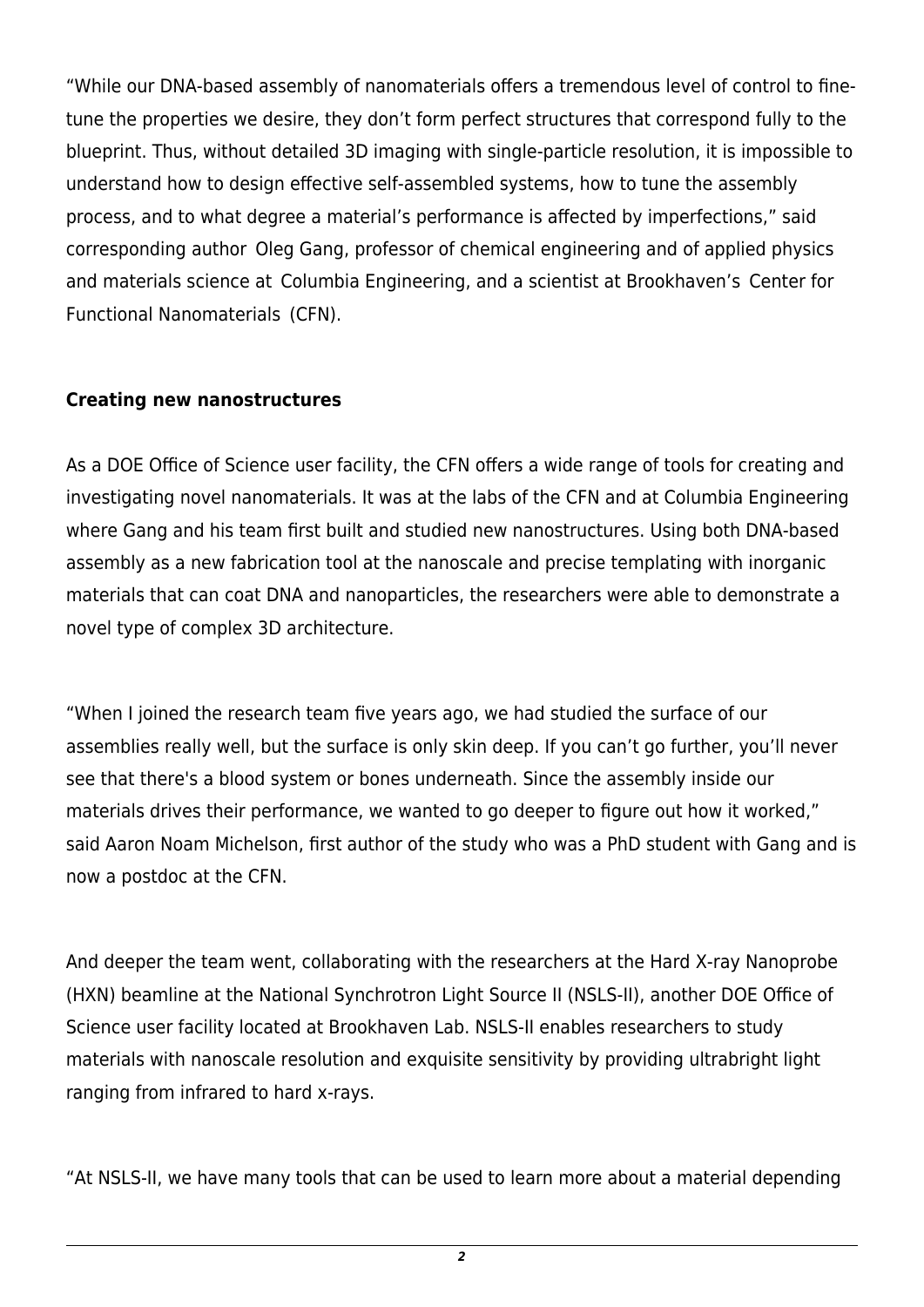on what you are interested in. What made HXN interesting for Oleg and his work was that you can see the actual spatial relationships between objects within the structure at the nanoscale. But, at that time when we first talked about this research, 'seeing into' these tiny structures was already at the limit of what the beamline could do," said Hanfei Yan, also a corresponding author of the study and a beamline scientist at HXN.

### **Overcoming hurdles**

To push through this challenge, the researchers discussed the various hurdles they needed to overcome. At the CFN and Columbia, the team had to figure out how they could build the structures with desired organization and how to convert them into an inorganic replica that can withstand powerful x-ray beams, while at NSLS-II the researchers had to tune the beamline by improving the resolution, data acquisition, and many other technical details.

"I think the best way to describe our progress is in terms of performance. When we first tried to take data at HXN, it took us three days and we got part of a data set. The second time we did this, it took us two days, and we got most of a whole data set, but our sample got destroyed in the process. By the third time it took a little over 24 hours, and we got a full data set. Each of these steps was about six months apart," said Michelson.

Yan added: "Now we can finish it in a single day. The technique is mature enough that we also offer it to other users who would want to use our beamline to investigate their sample. Seeing into samples on this scale is interesting for fields such as microelectronics and battery research."

The team leveraged the beamline's abilities in two ways. They not only measured the phase contrast of the x-rays passing through the samples, but they also collected the x-ray fluorescence—the emitted light—from the sample. By measuring the phase contrast, the researchers could better distinguish the foreground from the background of their sample.

"Measuring the data was only half the battle; now we needed to translate the data into meaningful information about order and imperfection of self-assembled systems. We wanted

*3*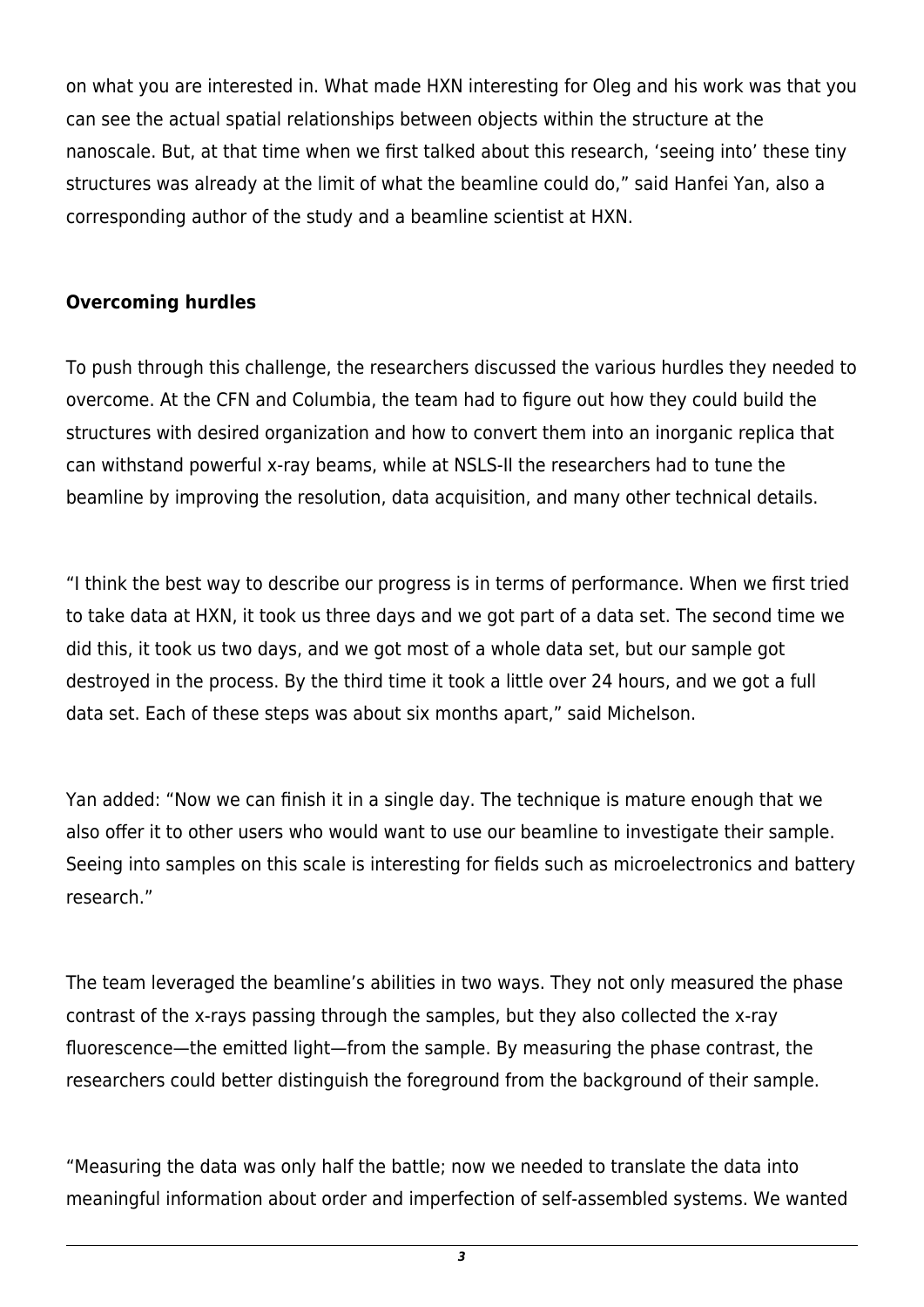to understand what type of defects can occur in these systems and what is their origin. Until this point, this information was only available through computation. Now we can really see this experimentally, which is super exciting and, literally, eye-opening for the future development of complex designed nanomaterials," said Gang.

### **New software to better manage data**

Together, the researchers developed new software tools to help untangle the large amount of data into chunks that could be processed and understood. One major challenge was being able to validate the resolution they achieved. The iterative process that finally led to the groundbreaking new resolution stretched over several months before the team had verified the resolution through both standard analysis and machine-learning approaches.

"It took my whole PhD to get here but I personally feel very gratified for being part of this collaboration. I was able to get involved in every step of the way from making the samples to running the beamline. All the new skills I have learned on this journey will be useful for everything that lies ahead," said Michelson.

## **Pushing the boundaries**

Even though the team has reached this impressive milestone, they are far from done. They already set their sights on the next steps to further push the boundaries of the possible.

"Now that we have gone through the data analysis process, we plan to make this part easier and faster for future projects, especially when further beamline improvements enable us to collect data even faster. The analysis is currently the bottleneck when doing high-resolution tomography work at HXN," said Yan.

Gang added, "Aside from continuing to push the performance of the beamline, we also plan to use this new technique to dive deeper into the relationships between defects and properties of our materials. We plan to design more complex nanomaterials using DNA selfassembly that can be studied using HXN. In this way we can see how well the structure is

*4*